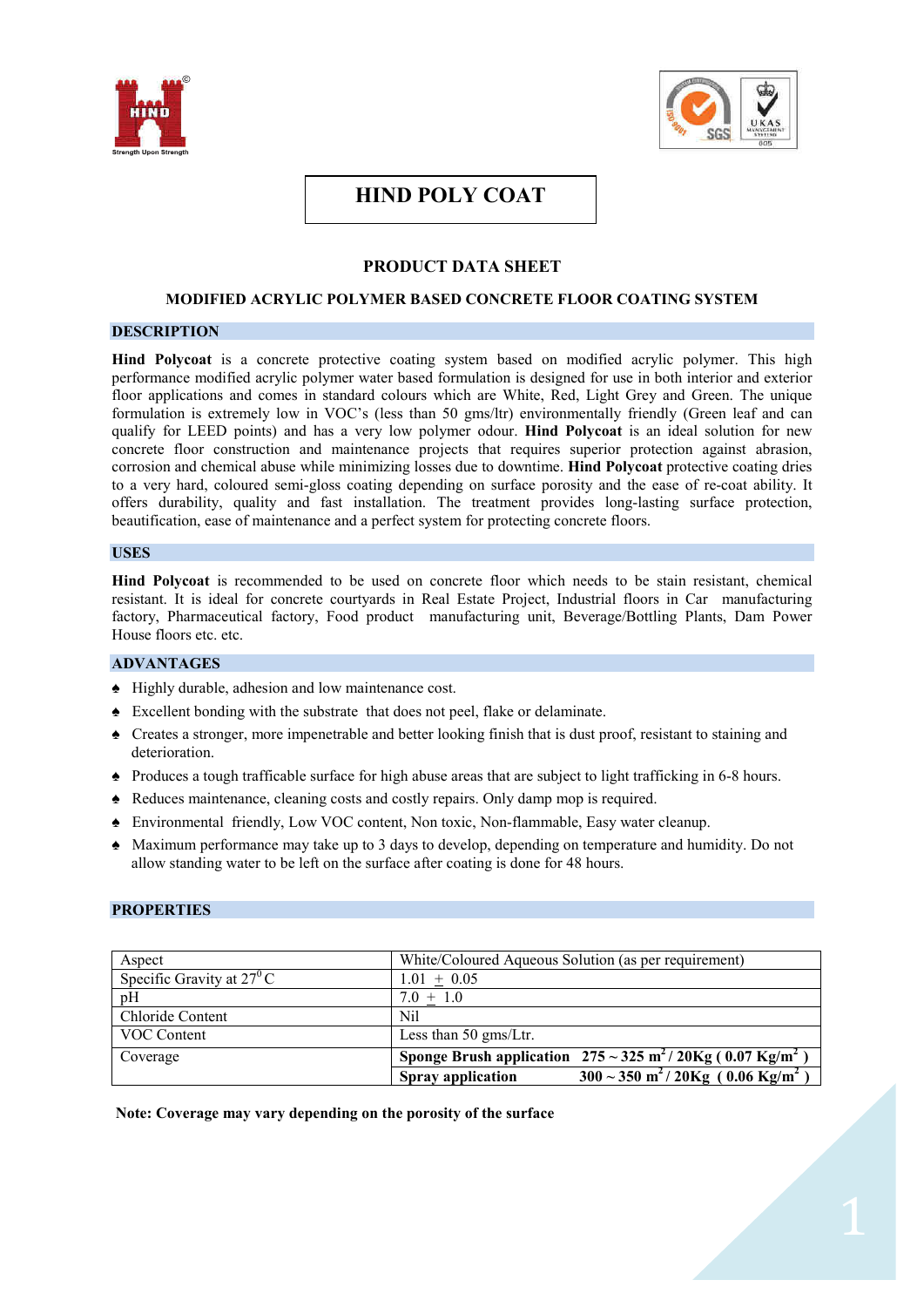# **APPLICATION PROCEDURES & INSTRUCTIONS**

#### **Substrate Preparation: Cement Concrete/Cementitious products**

For long term placement create a rough surface profile using diamond grind about #180 for Clean and neutralization. The surface must be dry, free of surface containments and in sound condition. Grease and oil should be removed as per **ASTM D 4258-83** and release agents should be removed as per **ASTM D 425-88.** Refer to **SPC-SP13/NACE No. 6** mechanical or chemical surface preparation methods for preparing concrete to suitable cleanliness for intended service. Surface preparation methods should impart sufficient surface profile for mechanical adhesion to occur. Ensure surface is thoroughly rinsed and dry prior to preparation and application. Uneven concrete substrate, scratches and cracks are to be repaired with polymer mortar to achieve the smoothness. Mask Areas that do not receive the coating topcoat finish and surface hardener is to be protected from over spray.

#### **Important Instructions:**

- ♠ Complete mixing is essential for good product performance. Mix well preferably with a slow speed drill fitted with a stirrer and after proper mixing the coating to be applied immediately.
- ♠ Sponge Brush application or Spray application.

### **STEPS FOR APPLICATION**

At first concrete is to be poured mixed with surface hardener and allowed to cure for 28 days to achieve the targeted compressive strength. Secondly application of **Hind Polycoat** top to be done by rake attached sponge brush. More than 2-3 hours curing under  $20^{\circ}$  C make the surface ready for next coating stage. In case the application is done in high moisture environment ventilation must be provided to dry and curing of the coating. The second coat of **Hind Polycoat** to be applied by rake attached sponge brush and the consistency of the coated color to be ensured as like the first coat.

#### **MAINTENANCE**

Routine sweeping, mopping, washing and mechanical scrubbing of floor with water and neutral pH cleaners (if necessary) are recommended. Water only is sufficient for most environments.

**Note:** Do not use cleaners that are acidic or that have citrus(de-limonene) or Butyl compounds. Although **Hind Polycoat,** coating is chemically resistant and helps reduce staining, its application in specific chemical environments and some acidic concentrates, may etch the surface causing a residual stain. If unsure check with a conversant concrete technical representative. Regular maintenance and cleaning will help prolong surface shine. Wipe up any chemical spills as soon as possible. Always test adhesion and performance for suitability and desired results before application.

#### **SHELF LIFE**

Best before 6 months from the date of manufacture. Should be stored in a cool and dry place away from di**rect**  sunlight at temperature ranging between  $2^{0}$  C (Min.) and  $50^{0}$  C (Max.)

# **PACKING**

In **20 Kg HDPE Container**. Available in **White, Red, Blue, Light Grey, Yellow and Green** colour shades.